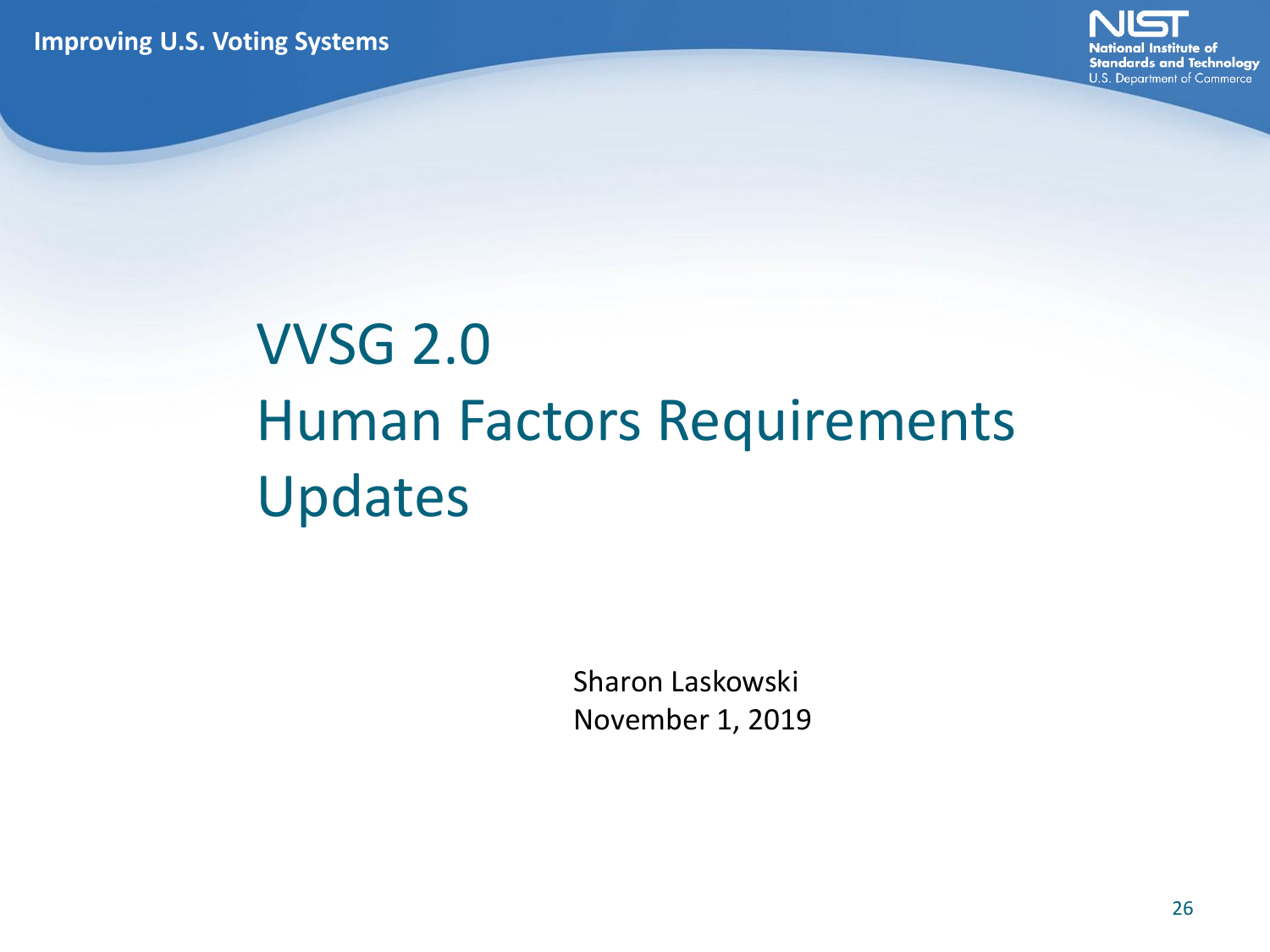

# **Overview**

- Meaning of "voting methods" and "interaction modes"
- Accessibility of E2E receipts
- Scope of "common" touchscreen gestures
- Updates to wheelchair accessibility and ADA harmonization based on US Access Board comments
- Edited 8.3 and 8.4 with consistent and parallel wording to clarify "usability test" and "reasonably easy"
- Plan for guidance for deploying ballot marking devices to support "no discrimination"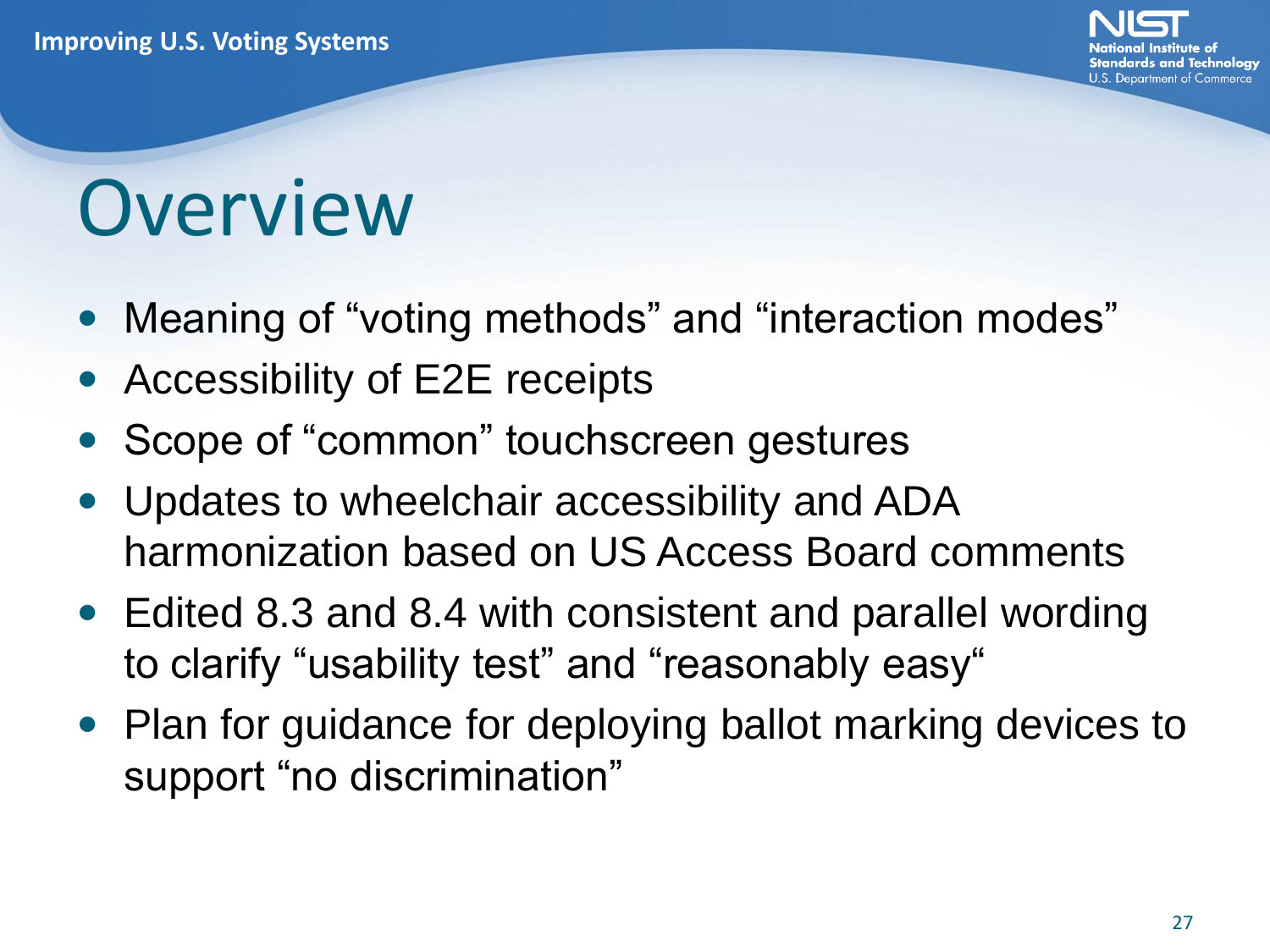

### **Principle 5/Guideline 5.1 Voting methods and interaction modes**

Revised Requirement 5.1-A wording and discussion to clarify intended meaning of "voting method" at a higher level and use of a combination of "interaction modes" in context.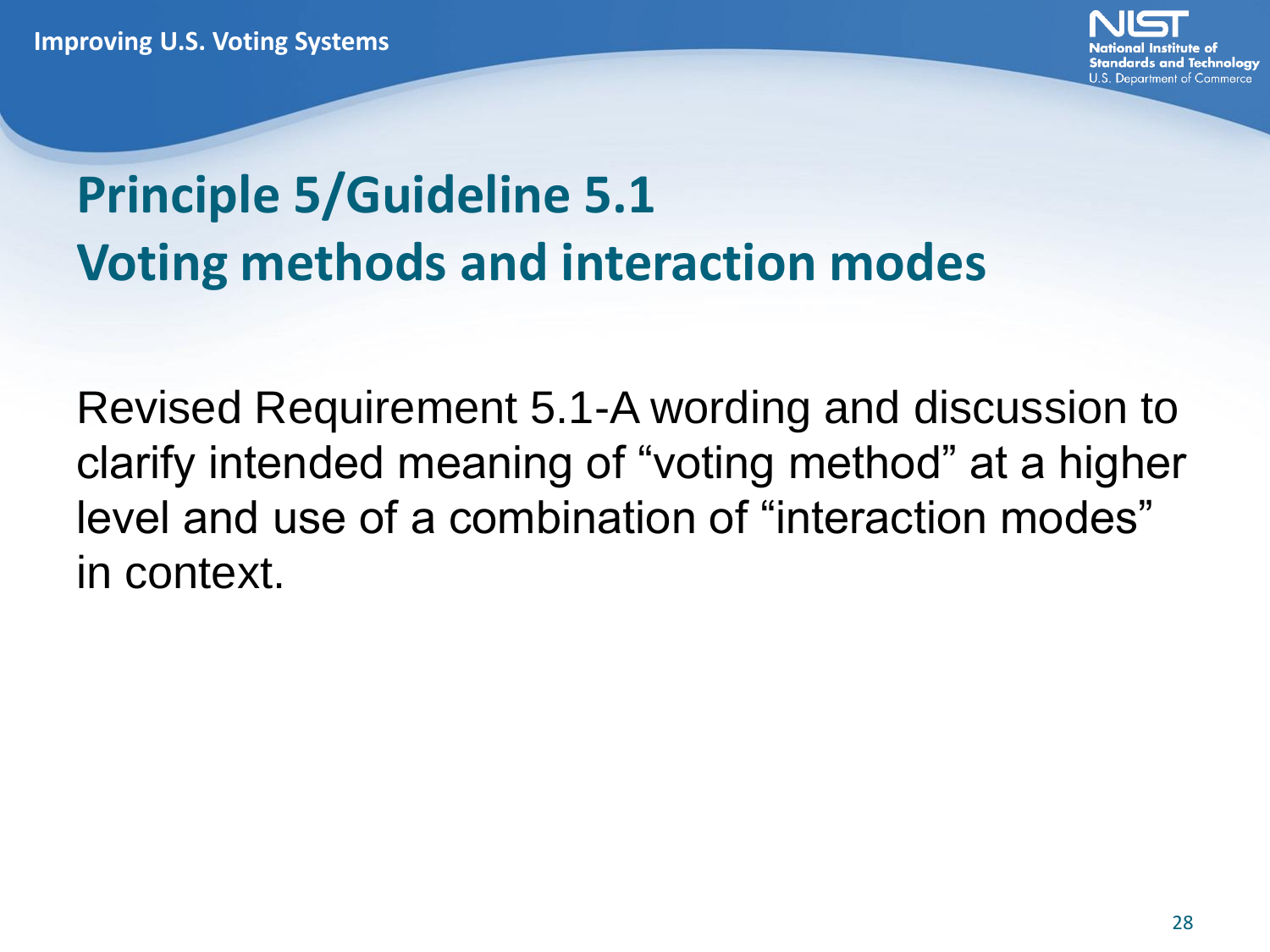

### **Principle 5/Guideline 5.1 Voting methods and interaction modes**

**5.1** Voters have a consistent experience throughout the voting process within any method of voting.

#### **5.1-A – Voting methods and interaction modes**

Within any method of voting, all interaction modes including audio, tactile, enhanced visual, and non-manual must have the same capabilities as the visual interaction mode including ballot activation, voting, verification, and casting.

#### **Discussion**

Methods of voting that a voting system might support include in-person voting, vote-by-mail, remote ballot marking, among others.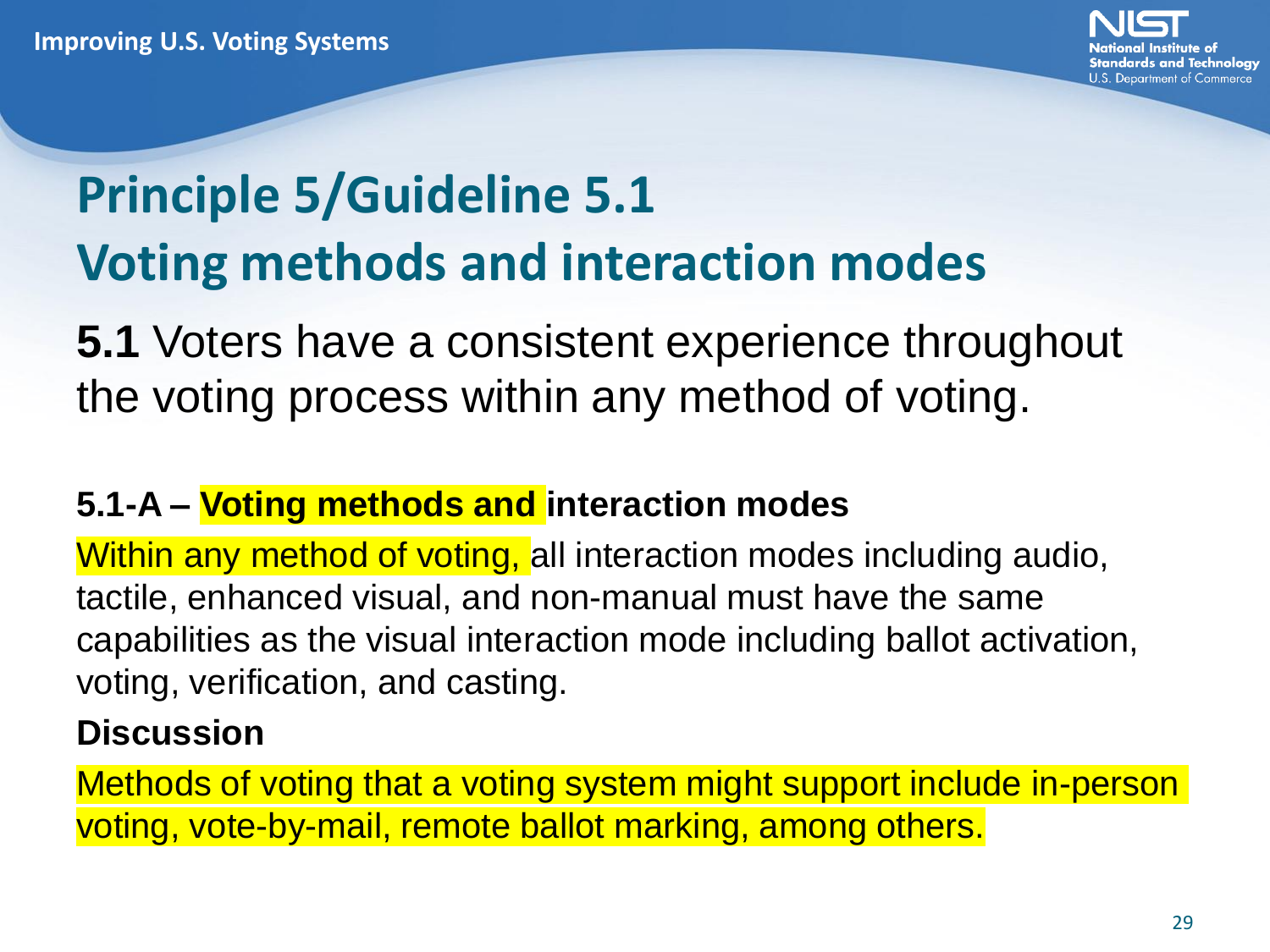

### **6.2-A Voter Independence Accessibility and E2E receipts**

Revised 6.2-A to include any features voters use after casting a ballot, which includes E2E systems and clarified this scope in discussion.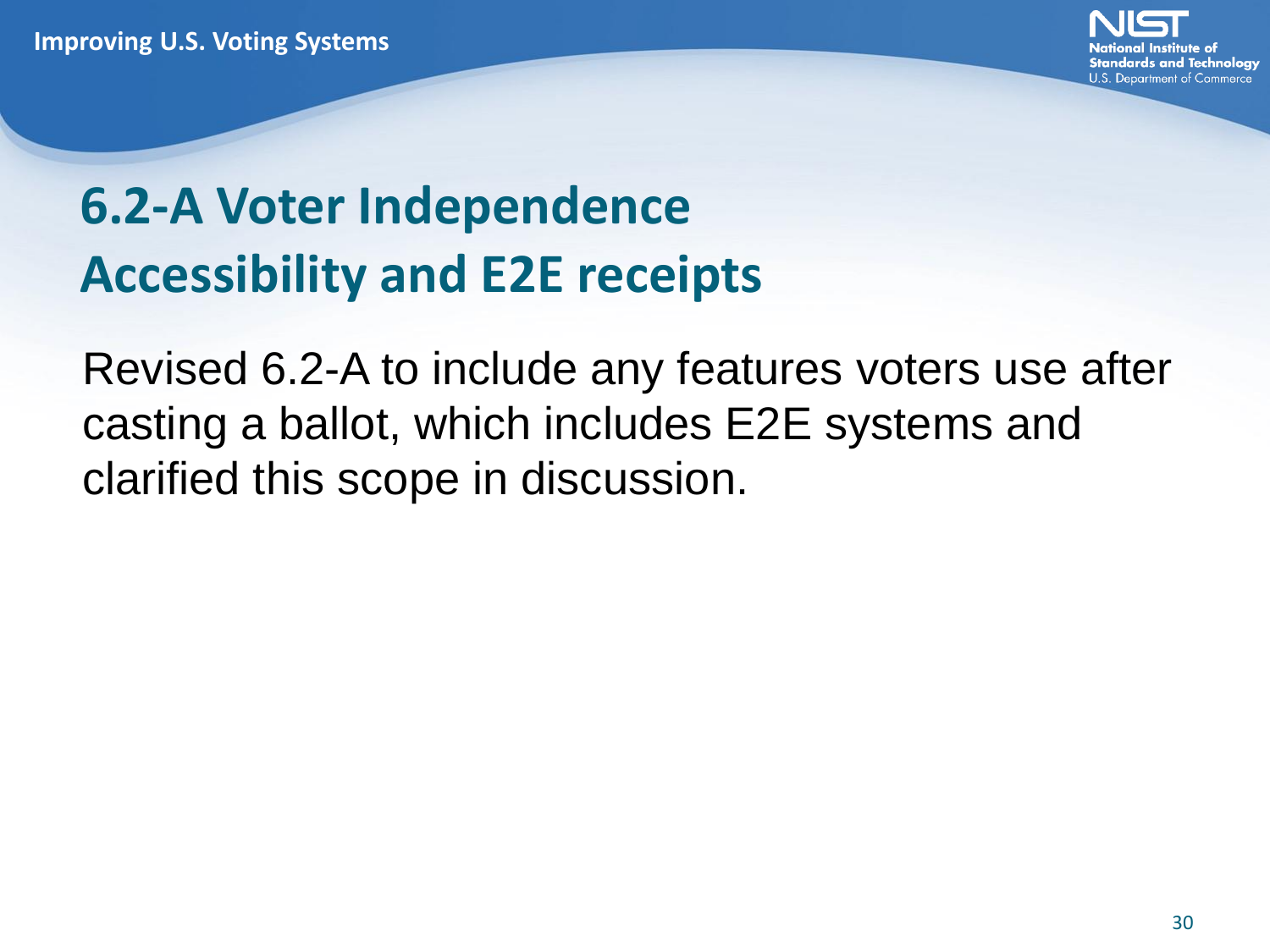

### **6.2-A Voter Independence Accessibility and E2E receipts**

#### **6.2-A - Voter Independence**

Voters must be able to mark, verify, and cast their ballot or other associated cast vote records independently and without assistance from others.

1. If a voting system includes any features voters might use after casting a ballot, they must be accessible.

#### **Discussion**

…Examples of features for voters after casting their ballot include E2E system ballot tracking features, forms or notices to cure problems with a vote-by-mail ballot, and sites to learn whether a provisional ballot was accepted for counting.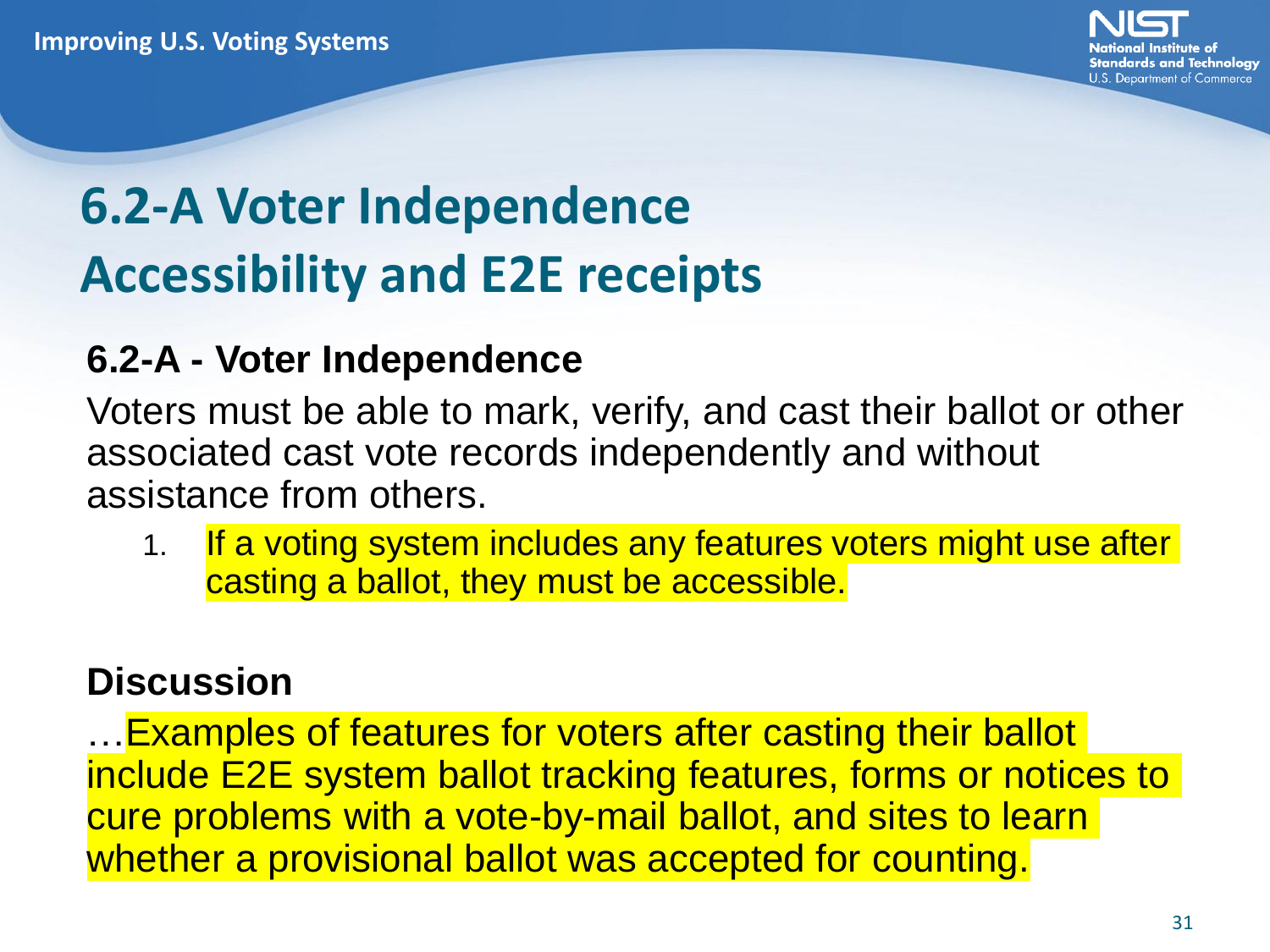

### **7.2-E Touchscreen gestures Scope of "common" gestures**

No change to 7.2-E is needed but we re-ordered the list of conditions in 7.2 for clarity. The discussion identifies the "common gestures", and the 6 required conditions on the interactions effectively restricts the use of complex (multi-finger or timed) gestures.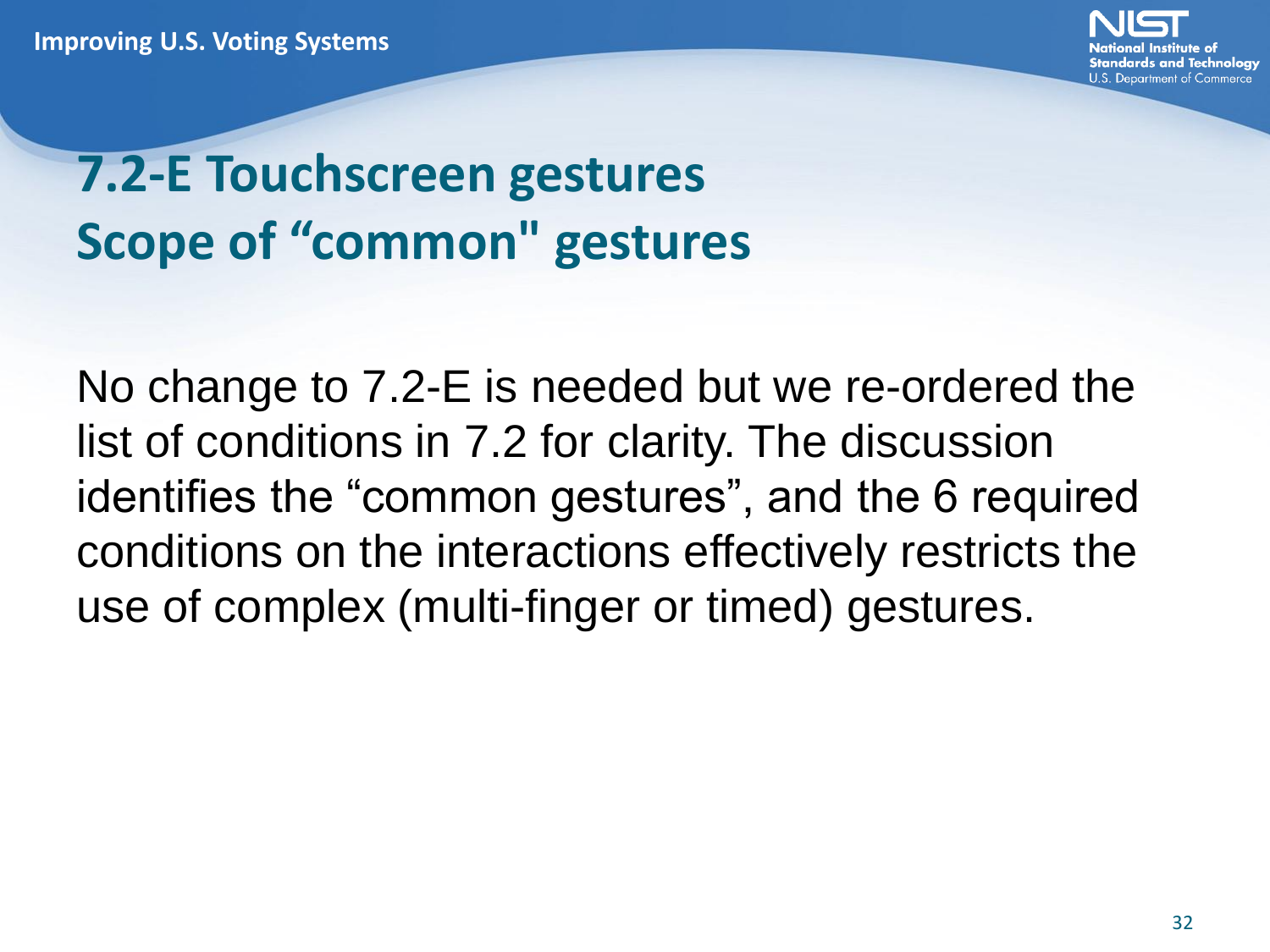

### **7.2-E Touchscreen gestures Scope of "common" gestures**

#### **7.2-E – Touchscreen gestures**

Voting systems with a touchscreen may use touchscreen gestures (physical movements by the user while in contact with the screen to activate controls) in the interface if the following conditions are met:

- 1. Gestures are offered as another way of interacting with a touch screen and an optional alternative to the other interaction modes.
- 2. Gestures work consistently across the entire voting interaction.
- 3. Gestures do not include navigation off the current contest.
- 4. Gestures are used in a way that does not create accidental activation of an action through an unintended gesture.
- 5. Gestures are limited to simple, well-known gestures.
- 6. Gestures do not require sequential, timed or simultaneous actions.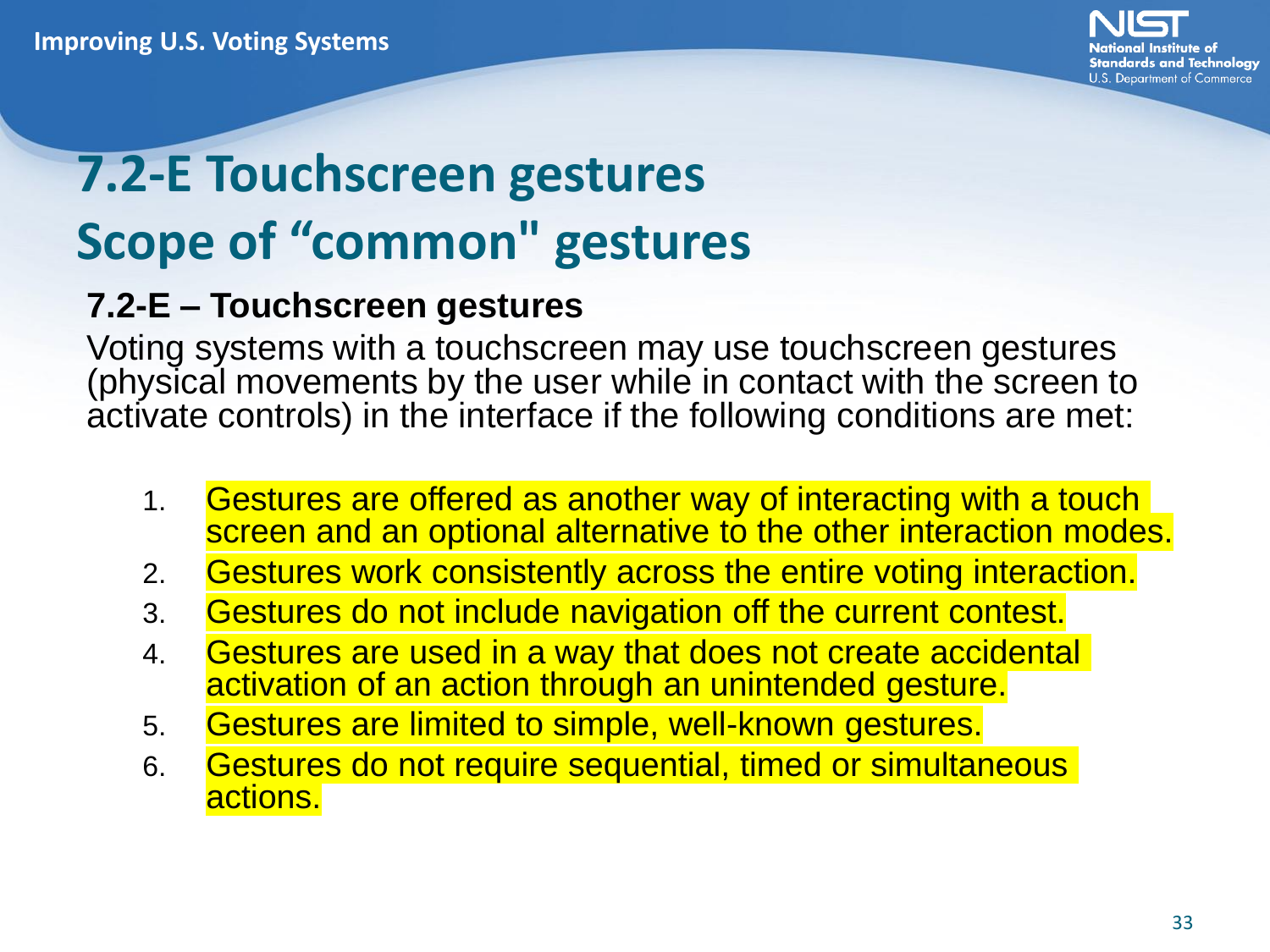**7.2-P Floor space, 7.2-Q Physical dimensions, and 7.2-R Control labels visible US Access Board harmonization and minor edits**

New US Access Board ADA Technical Guides and clearer text added to Discussions.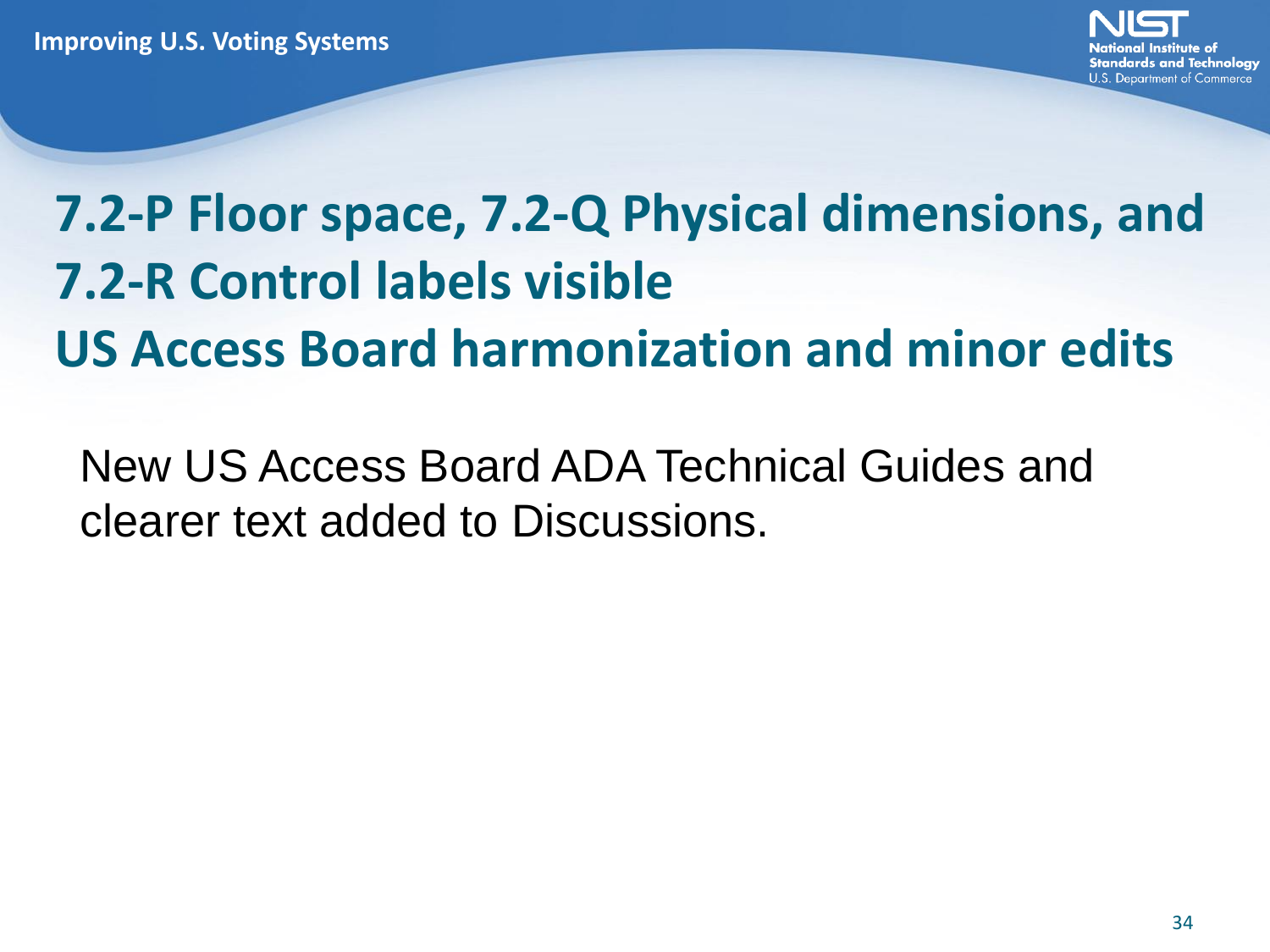

# **7.2-P Floor space, 7.2-Q Physical dimensions, and 7.2- R Control labels visible**

### **US Access Board harmonization and minor edits**

U.S Access Board Technical Guide: Clear Floor or Ground Space and Turning [Space\(https://www.accessboard.gov/attachments/article/1553/clear%20floor%20s](https://www.accessboard.gov/attachments/article/1553/clear%20floor%20sapce-ABA.pdf) apce-ABA.pdf) and the U.S. Department of Justice ADA Checklist for Polling Places [\(https://www.ada.gov/votingchecklist.htm\)](https://www.ada.gov/votingchecklist.htm) to ensure a voter using a wheelchair can reach the voting station. ...also consider space needed if a voter's assistant also uses a mobility device.

Requirements for reach height and depth with illustrations https://www.accessboard.gov/guidelines-and-standards/communications-and-it/about-the-ict[refresh/final-rule/text-of-the-standards-and-guidelines#407-operable-parts](https://www.access-board.gov/guidelines-and-standards/communications-and-it/about-the-ict-refresh/final-rule/text-of-the-standards-and-guidelines#407-operable-parts)

Guide to meeting the ADA requirements for ensuring that voters can reach and use all operable parts: https://www.access-board.gov/guidelines-and[standards/buildings-and-sites/about-the-ada-standards/guide-to-the-ada](https://www.access-board.gov/guidelines-and-standards/buildings-and-sites/about-the-ada-standards/guide-to-the-ada-standards/chapter-3-operable-parts)standards/chapter-3-operable-parts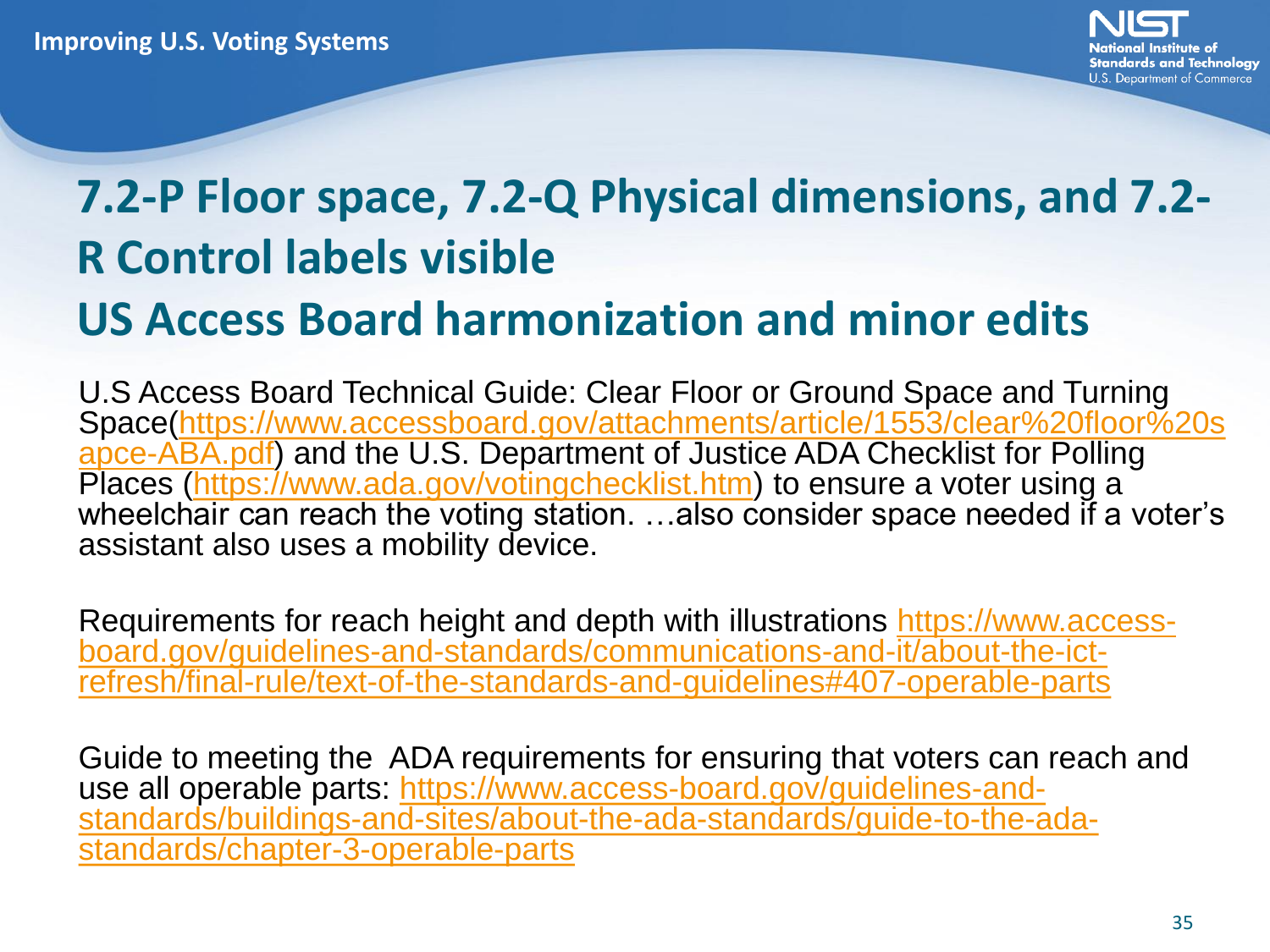

## **Guidelines 8.3 and 8.4 Usability testing with voters and election workers**

### Revised **both Guidelines 8.3 and 8.4 and associated requirements** for consistency and parallel construction to make the intention clearer.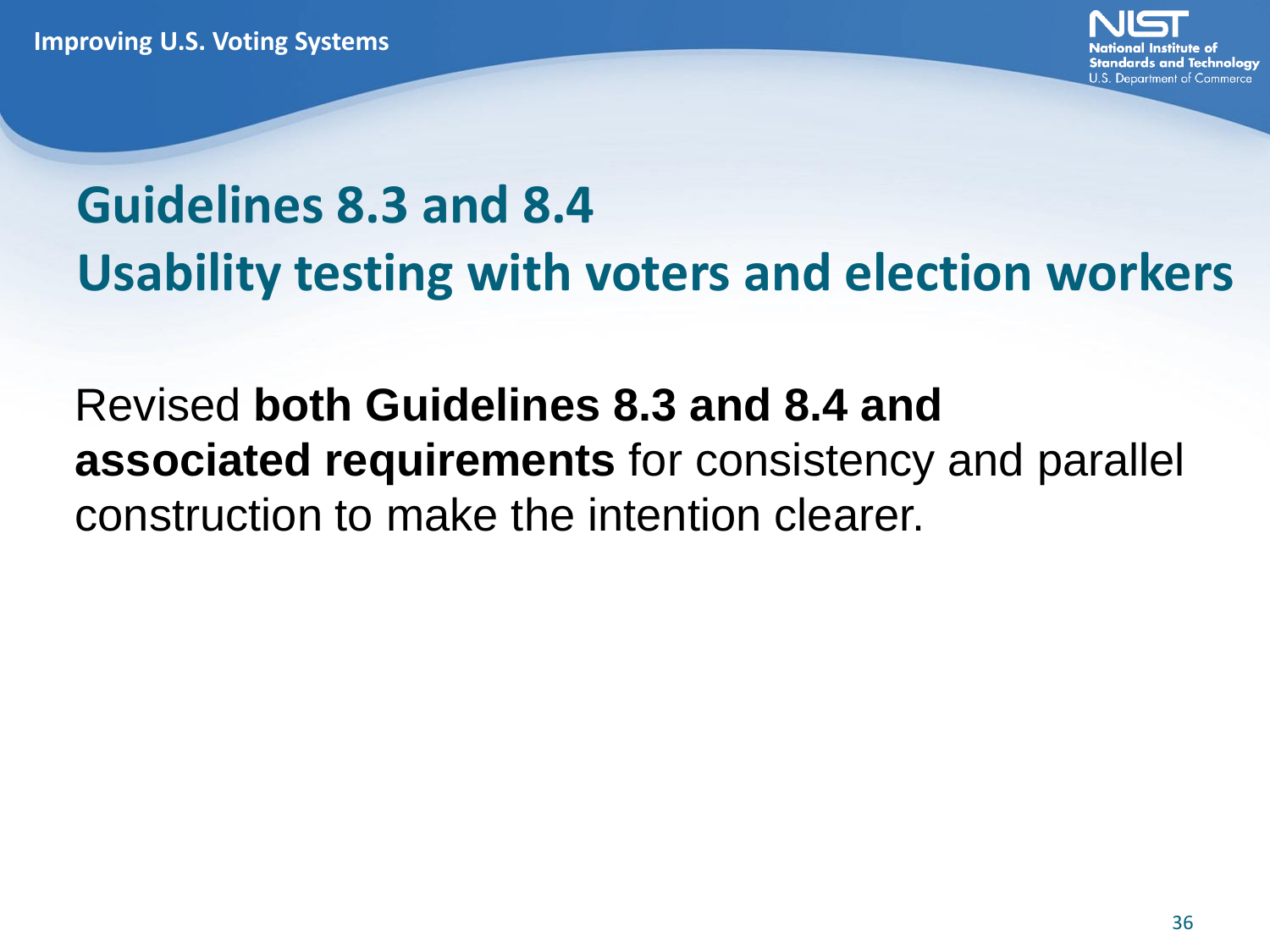

## **Guidelines 8.3 and 8.4 Usability testing with voters and election workers**

Current 8.3 – The voting system is evaluated with a wide range of representative voters, including those with and without disabilities, for effectiveness, efficiency, and satisfaction.

Suggested edit 8.3 – The voting system is evaluated for usability with a wide range of representative voters, including those with and without disabilities.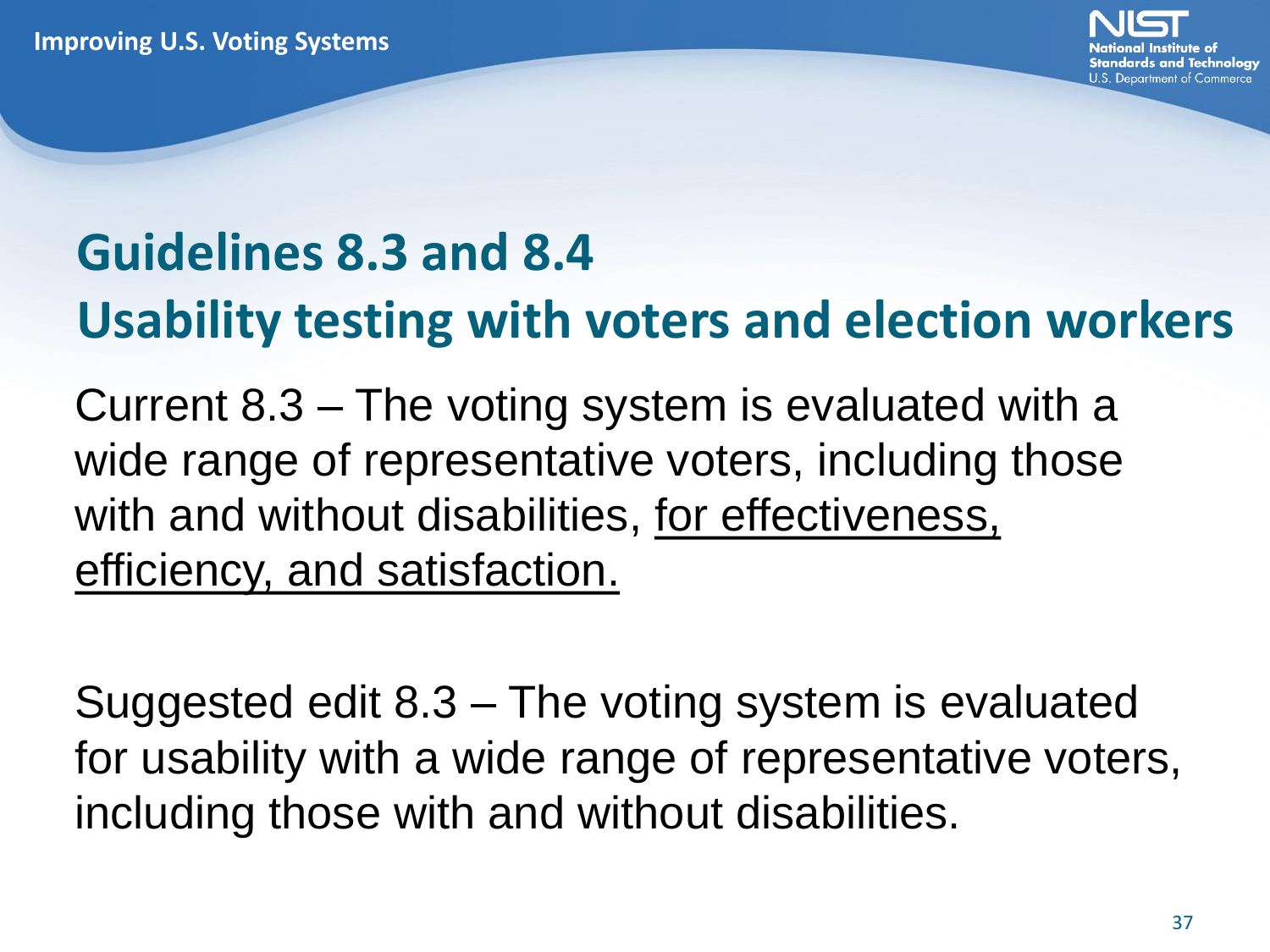

### **8.3-A – Usability tests with voters**

#### **8.3-A – Usability tests with voters**

The manufacturer must conduct usability tests on the voting system, including all voter activities in a voter session from ballot activation to verification and casting.

- 1. The test participants must include voters who represent the following:
	- $\circ$  General population, using the visual interface
	- $\circ$  Voters who speak all supported languages as their primary language
	- $\circ$  Blind voters, using the audio format plus tactile controls
	- o Voters with low vision, using the enhanced visual features with or without audio
	- $\circ$  Voters with limited dexterity, using the visual-tactile interface
- 2. The manufacturer must submit a report of the results of their usability tests, including effectiveness, efficiency, and satisfaction measures, as part of the Technical Data Package (TDP) using the version of the Common Industry Format modified for voting systems (CIF-for-Voting Systems).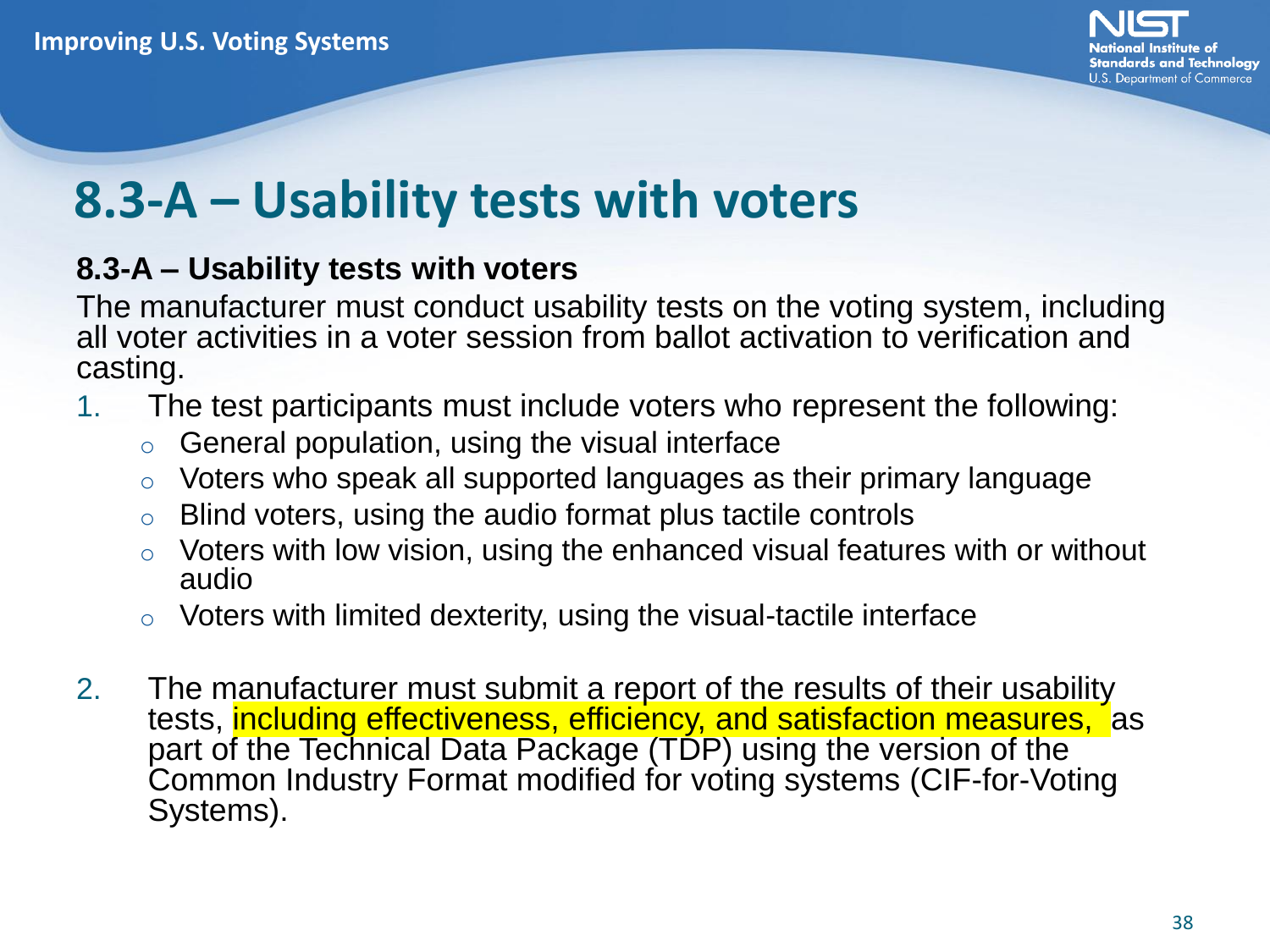

### **Guidelines 8.3 and 8.4 Usability testing with voters and election workers**

Current 8.4 – The voting system is evaluated for usability by election workers.

Suggested edit 8.4 – The voting system is evaluated for usability with election workers.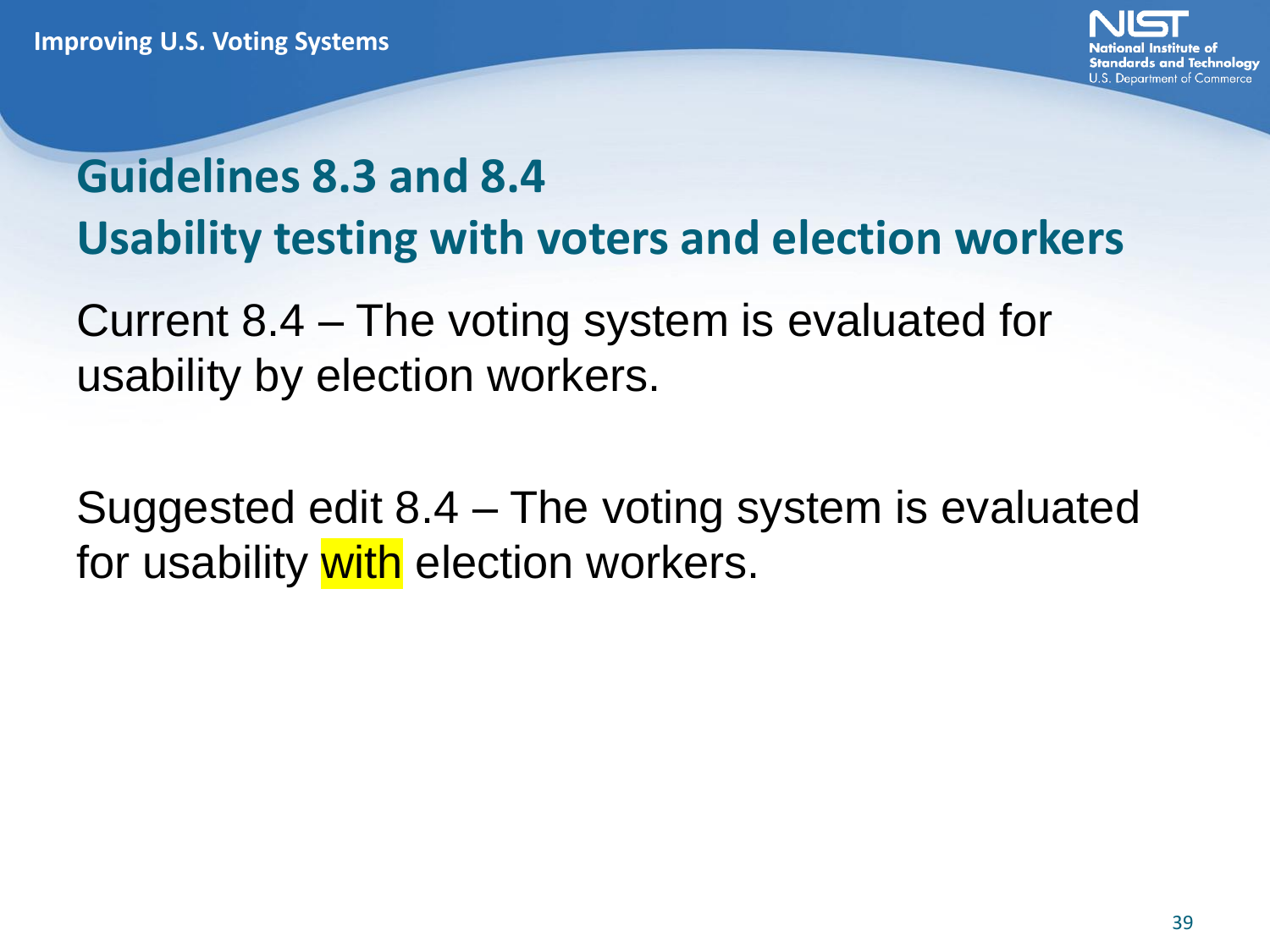

### **8.4-A Usability tests with election workers (Edited)**

The manufacturer must conduct usability tests of the voting system setup, polling, and shutdown as documented by the manufacturer, with representative election workers, to demonstrate that election workers can learn, understand, and perform these tasks successfully.

- 1. The tasks to be covered in the test must include:
	- $\circ$  Setup and opening for voting
	- $\circ$  Operation during voting
	- $\circ$  Use of assistive technology or language options that are part of the voting system
	- $\circ$  Shutdown at the end of a voting day during a multi-day early voting period, if supported by the voting system
	- $\circ$  Shutdown at the end of voting including running any reports
	- o Providing ballots in different languages
	- $\circ$  Selecting the correct ballot type (for example, for vote centers)
	- o Setting up the voting system to use different interaction modes
- 2. The test participants must include typical election workers representing a range of experience.
- 3. The manufacturer must submit a report of the results of their usability tests, as part of the Technical Data Package (TDP) using the Common Industry Format modified for voting systems (CIF-for-Voting Systems). 40